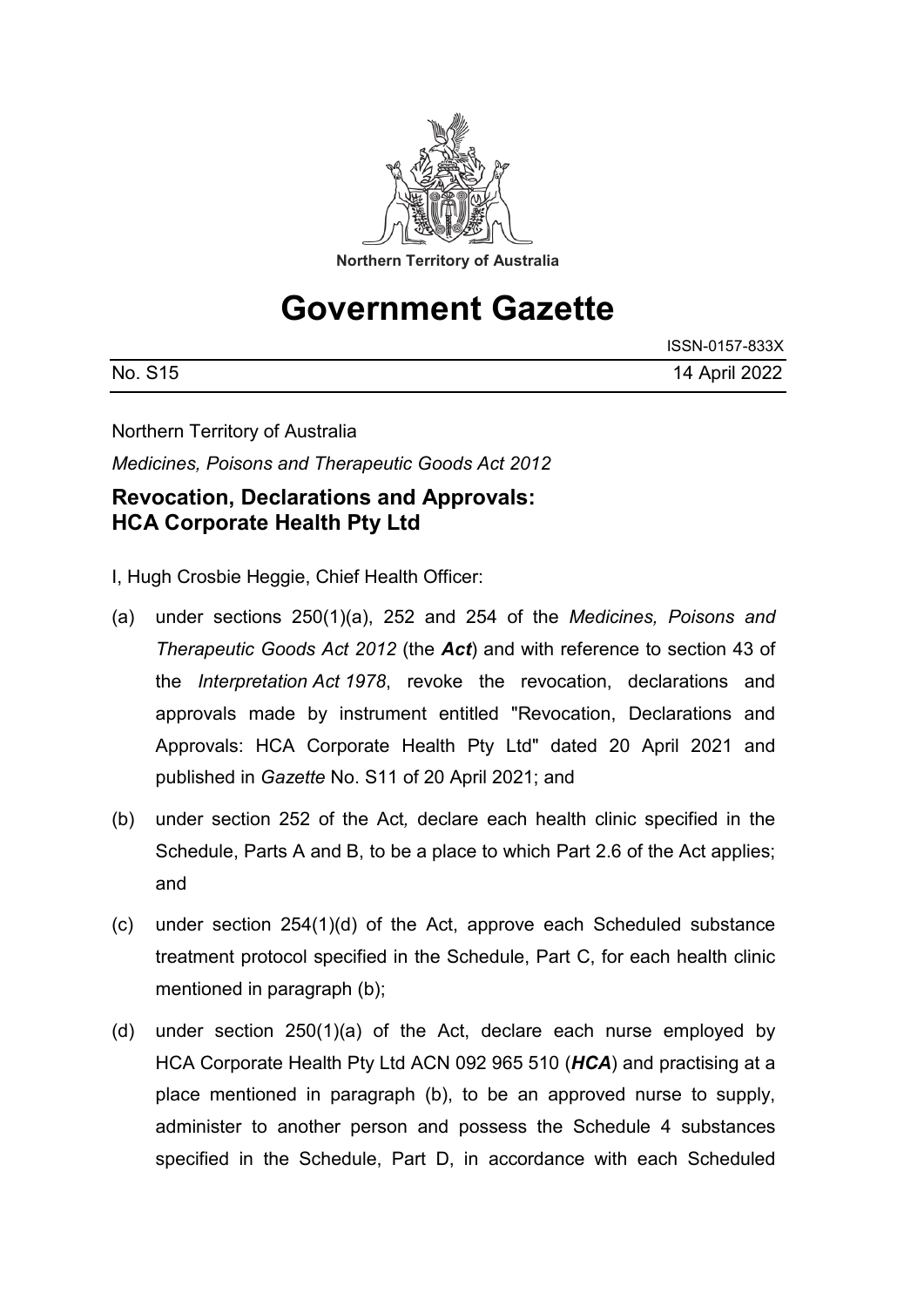substance treatment protocol specified in the Schedule, Part C, and subject

to the conditions specified in Schedule, Part E.

Dated 13 April 2022

H. C. Heggie Chief Health Officer

#### **Schedule**

#### **Part A Declared Places (immunisation clinics)**

An area established as an immunisation clinic at each of the following workplaces:

| Site name                                    | <b>Address</b>                                                                                     |  |
|----------------------------------------------|----------------------------------------------------------------------------------------------------|--|
| <b>ABC, Darwin</b>                           | 1 Cavenagh Street, Darwin City NT 0800                                                             |  |
| Allianz Australia Insurance                  | Level 4, 43 Mitchell Street, Darwin NT 0800                                                        |  |
| Aurecon Group                                | Darwin Corporate Park Building, Level 2,<br>631 Stuart Highway, Berrimah NT 0828                   |  |
| Australian Federal Police                    | 4 Pederson Road, Marrara NT 0812                                                                   |  |
| Berrimah CSIRO Site                          | 564 Vanderlin Drive, Berrimah NT 0828                                                              |  |
| Berrimah Farm Science Precinct               | 29 Makagon Road, Berrimah NT 0828                                                                  |  |
| Broadspectrum                                | RAAF Base, Darwin, Amaroo Road, Winnellie<br><b>NT 0820</b>                                        |  |
| Bupa Dental, Darwin                          | Suite 18, The Village Shopping Centre,<br>54 Bradshaw Terrace, Casuarina, Darwin<br><b>NT 0810</b> |  |
| Bupa Dental, Palmerston Dental<br>Surgery    | Suite 4, 6 Maluka Drive, Palmerston City<br><b>NT 0830</b>                                         |  |
| Careflight                                   | Darwin Airport, 12 Lancaster Road, Eaton<br><b>NT 0820</b>                                         |  |
| Civil Aviation Safety Authority,<br>Eaton    | 2 Fenton Court, Eaton NT 0820                                                                      |  |
| Clayton Utz / Budage Pty Ltd,<br>Darwin City | 17-19 Lindsay Street, Darwin City NT 0800                                                          |  |
| <b>Cobham Aviation Services</b>              | 4 Slade Court, Eaton NT 0820                                                                       |  |
| Deloitte Australia, Darwin                   | Level 11, 24 Mitchell Street, Darwin City<br><b>NT 0800</b>                                        |  |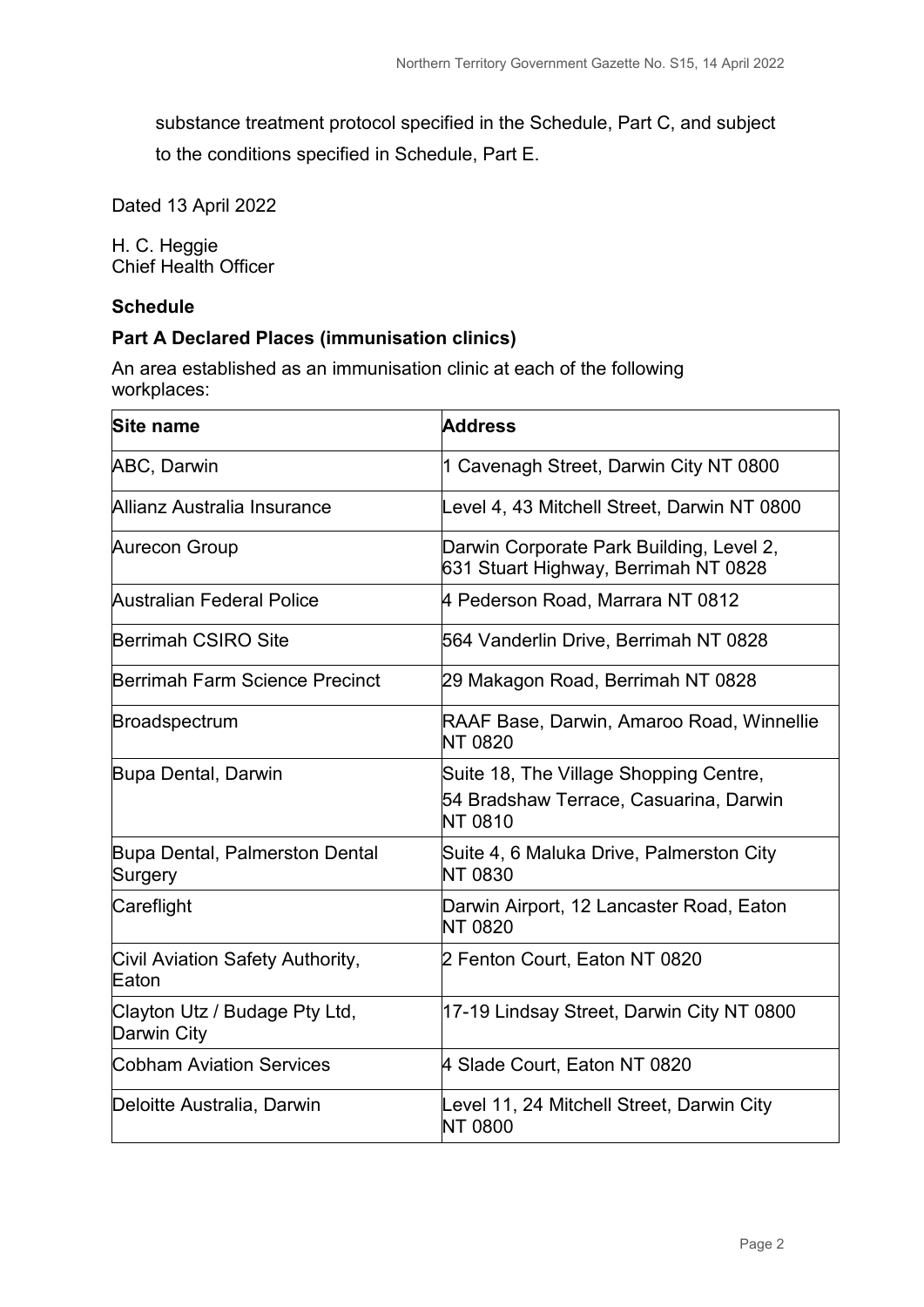| Site name                                          | <b>Address</b>                                                                                                                               |  |
|----------------------------------------------------|----------------------------------------------------------------------------------------------------------------------------------------------|--|
| Department of Corporation &<br>Digital Development | Charles Darwin Centre, 19 Smith Street,<br>Darwin City NT 0800                                                                               |  |
| Department of Industry, Darwin                     | Darwin Meeting Room, 76 Esplanade, Darwin<br>City NT 0800                                                                                    |  |
| Department of Housing and<br>Community             | RCG Centre, Level 1, 7 Mitchell Street, Darwin<br><b>NT 0800</b>                                                                             |  |
| Department of Industry, Tourism and<br>Trade       | Berrimah Research Farm, SCI Precinct, Level<br>1, John England Building, 29 Makagon Road,<br>Berrimah NT 0828                                |  |
| <b>Department of Social Services</b>               | Level 3, Jacana House, 39-41 Woods Street<br>Darwin City, Darwin NT 0800                                                                     |  |
| Don Dale Youth Detention<br>Centre                 | 30 Tivendale Road, Berrimah NT 0828                                                                                                          |  |
| Dormakaba Australia                                | 5 Butler Place, Hotze NT 0829                                                                                                                |  |
| Ernst & Young                                      | 19 The Mall, Darwin City, NT 0800                                                                                                            |  |
| <b>Flinders University</b>                         | <b>Charles Darwin University Campus, Yellow</b><br>Building 4, Corner University Drive North and<br>University Drive West, Casuarina NT 0909 |  |
| Gallagher Insurance Brokers                        | Level 2, 71 Smith Street, Darwin City NT 0800                                                                                                |  |
| Gallagher Bassett                                  | Level 3, 66 Smith Street, Darwin NT 0800                                                                                                     |  |
| lGoodman Fielder                                   | 92 Winnellie Road, Winnellie NT 0820                                                                                                         |  |
| Goodstart NT, Bakewell                             | 3 Shearwater Drive, Bakewell NT 0832                                                                                                         |  |
| Goodstart NT, Bees Creek                           | 185 Gulnare Road, Bees Creek NT 0822                                                                                                         |  |
| Goodstart NT, Berrimah                             | 113 Boulter Road, Berrimah NT 0828                                                                                                           |  |
| Goodstart NT, Darwin Airport                       | 1 Charles Eaton Drive, Marrara NT 0812                                                                                                       |  |
| Goodstart NT, Palmerston                           | 1 Hedley Place, Durack NT 0830                                                                                                               |  |
| Goodstart NT, Nightcliff                           | 159 Dick Ward Drive, Coconut Grove NT 0810                                                                                                   |  |
| Goodstart NT, Moulden                              | 19 Temple Terrace (corner of Temple<br>Terrace and Tamarind Road), Moulden<br>NT 0830                                                        |  |
| Goodstart NT, Tiwi                                 | 47 Tiwi Gardens, Tiwi NT 0810                                                                                                                |  |
| Goodstart NT, Woolner                              | 2A Bishop Street, Woolner NT 0820                                                                                                            |  |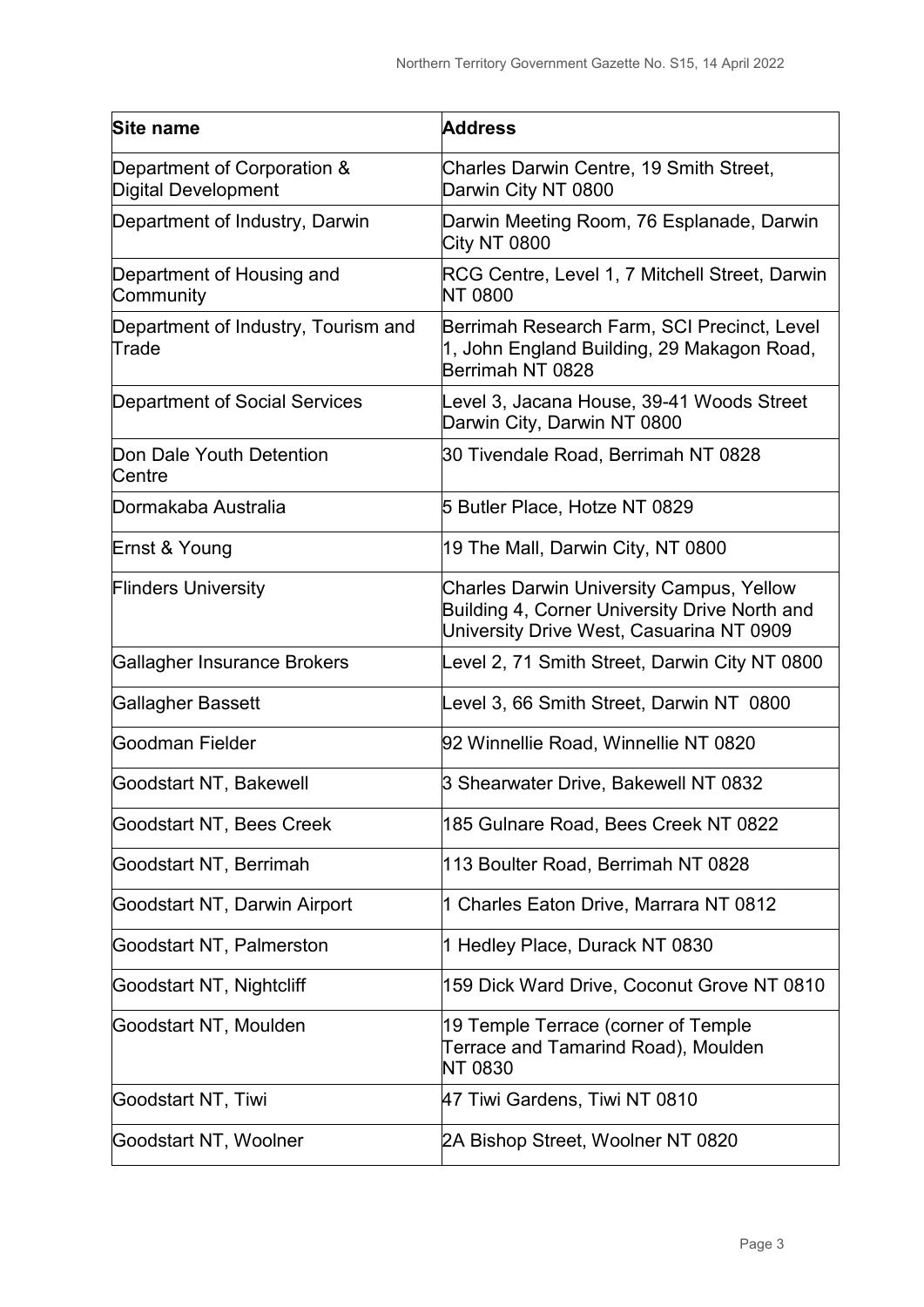| <b>Site name</b>                                               | <b>Address</b>                                                                                    |  |  |
|----------------------------------------------------------------|---------------------------------------------------------------------------------------------------|--|--|
| Goodstart NT, Wulagi                                           | 24 Brolga Street, Wulagi NT 0812                                                                  |  |  |
| Honeywell, Darwin                                              | Unit 5, 390 Stuart Highway (corner of<br>Hickman Street and Winnellie Road),<br>Winnellie NT 0820 |  |  |
| Irwin Consulting                                               | 82 Smith Street, Darwin NT 0800                                                                   |  |  |
| <b>Jape Homemaker Centre</b>                                   | Jape Homemaker Village, Level 1 JHV2,<br>356 Bagot Road, Millner NT 0810                          |  |  |
| <b>Jacana Energy</b>                                           | Level 3, TIO Centre, 24 Mitchell Street,<br>Darwin City NT 0800                                   |  |  |
| <b>KPMG, Darwin</b>                                            | 18 Smith Street, Darwin City NT 0800                                                              |  |  |
| Laing O'Rourke                                                 | Nurses Walk, Larrakeyah Defence Precinct,<br>Larrakeyah NT 0820                                   |  |  |
| Laing O'Rourke, Winnellie<br><b>Office</b>                     | 24 Sadgroves Crescent, Winnellie NT 0820                                                          |  |  |
| Lactalis                                                       | 22 Bishop Street, Stuart Park NT 0820                                                             |  |  |
| Lendlease, New Air Combat Facility,<br>Tindal                  | RAAF Base Tindal, Katherine NT 0850                                                               |  |  |
| Lendlease, NT Regional Office                                  | Level 8, 9 Cavenagh Street, Darwin City<br><b>NT 0800</b>                                         |  |  |
| Menzies School of Health Research                              | John Matthews Building, Royal Darwin Hospital,<br>Rocklands Drive, Casuarina NT 0810              |  |  |
| Mindil Beach Casino Resort                                     | Mindil Beach, Gilruth Avenue, Darwin NT 0820                                                      |  |  |
| Minter Ellison                                                 | Level 1, 60 Smith Street, Darwin NT 0800                                                          |  |  |
| Motor Vehicle Registry, Darwin                                 | 18 Goyder Road, Parap NT 0820                                                                     |  |  |
| National<br>Indigenous<br><b>Australians</b><br>Agency, Darwin | Level 4, Jacana House, 39-41<br><b>Woods Street, Darwin City, Darwin</b><br><b>NT 0800</b>        |  |  |
| Nine Entertainment                                             | 82 Mitchell Street, Darwin NT 0800                                                                |  |  |
| Northern Territory Government                                  | Alice Plaza, 36 Todd Mall, Alice Springs<br><b>NT 0870</b>                                        |  |  |
| Northern Territory Government                                  | Arnhemica House, 16 Parap Road, Parap<br><b>NT 0820</b>                                           |  |  |
| Northern Territory Government                                  | CasCom Centre,<br>13 - 17 Scaturchio Street,<br>Casuarina NT 0810                                 |  |  |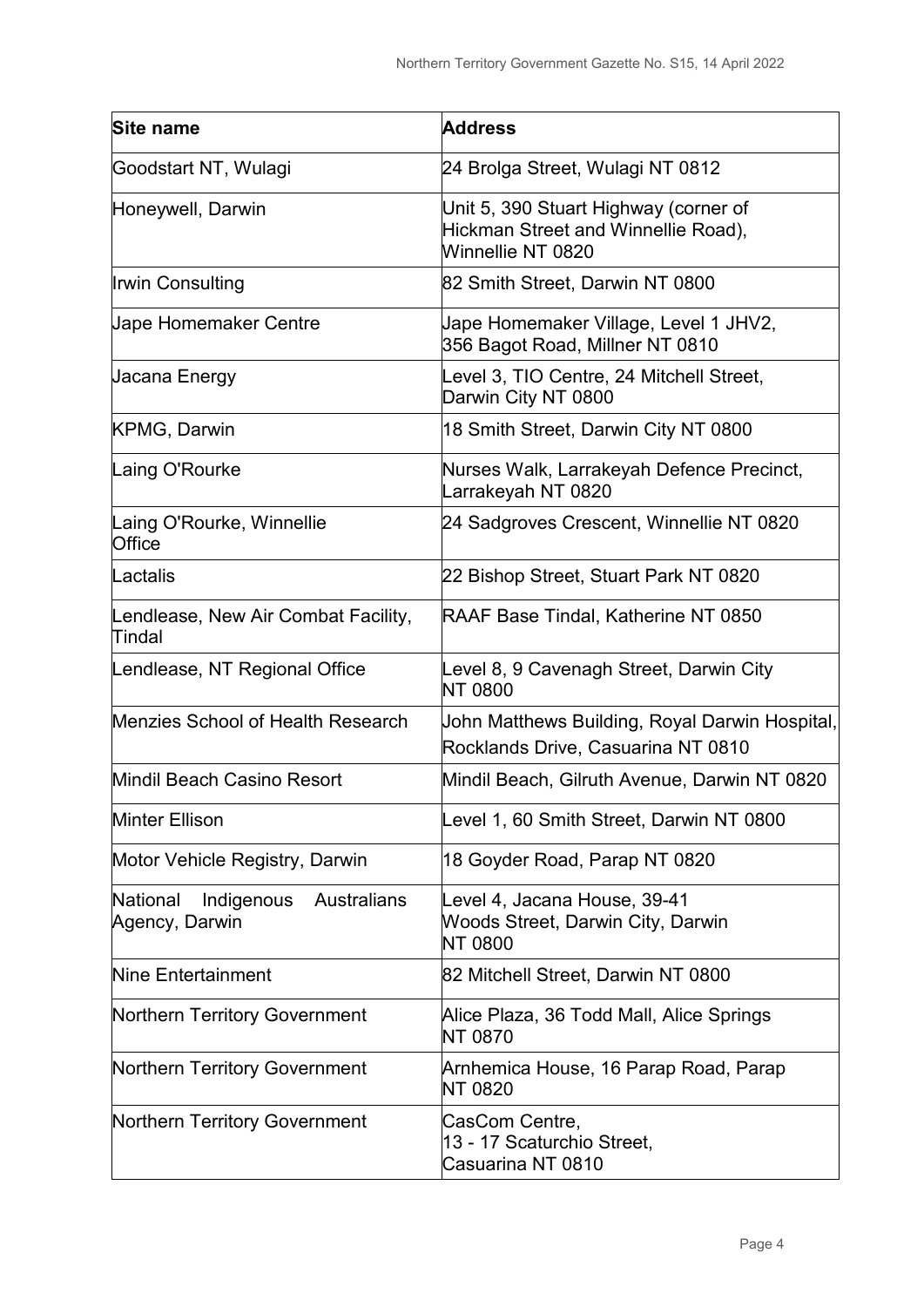| Site name                                                           | <b>Address</b>                                                                           |  |
|---------------------------------------------------------------------|------------------------------------------------------------------------------------------|--|
| Northern Territory Government                                       | Darwin Plaza, 41 Smith Street Mall, Darwin City<br><b>NT 0800</b>                        |  |
| Northern Territory Government                                       | Energy House, 18-20 Cavenagh Street,<br>Darwin City NT 0800                              |  |
| Northern Territory Government                                       | Level 4, Manunda Place, 38 Cavenagh Street,<br>Darwin NT 0800                            |  |
| Northern Territory Government                                       | Level 2, Paspalis Centrepoint, 48-50<br>Smith Street, Darwin City NT 0800                |  |
| Northern Territory Government                                       | Randazzo Centre, 14 - 18<br>Katherine Terrace, Katherine NT<br>0850                      |  |
| Office of the Independent<br><b>Commissioner Against Corruption</b> | Level 7, 9-11 Cavanagh Street, Darwin City<br><b>NT 0800</b>                             |  |
| Pacific Limited, Airbus Australia                                   | C-1 Aviation Regiment, Robertson Barracks,<br>Palmerston NT 0830                         |  |
| <b>Pandanus Medical Centre</b>                                      | Jape Homemaker Centre Village, Shop<br>356 – 366, Millner NT 0810                        |  |
| <b>Pearl Supported Care</b>                                         | Southern Cross Care SA NT & Vic Incorporated<br>11 Warratah Crescent, Fannie Bay NT 0820 |  |
| Power and Water Corporation                                         | Mitchell Centre, 55 Mitchell Street, Darwin City<br><b>NT 0800</b>                       |  |
| Power and Water Corporation                                         | Paw Access (Wishart), East Arm NT 0822                                                   |  |
| <b>SAGE Automation</b>                                              | 150 Coonawarra Road, Winnellie NT 0820                                                   |  |
| <b>Veolia Environmental Services</b>                                | 13 Beaton Drive, Berrimah NT 0828                                                        |  |

### **Part B Declared Places**

An area established as a health clinic at an address known as Healthcare Australia located at Level 4, 22 Harry Chan Avenue, Darwin NT 0800.